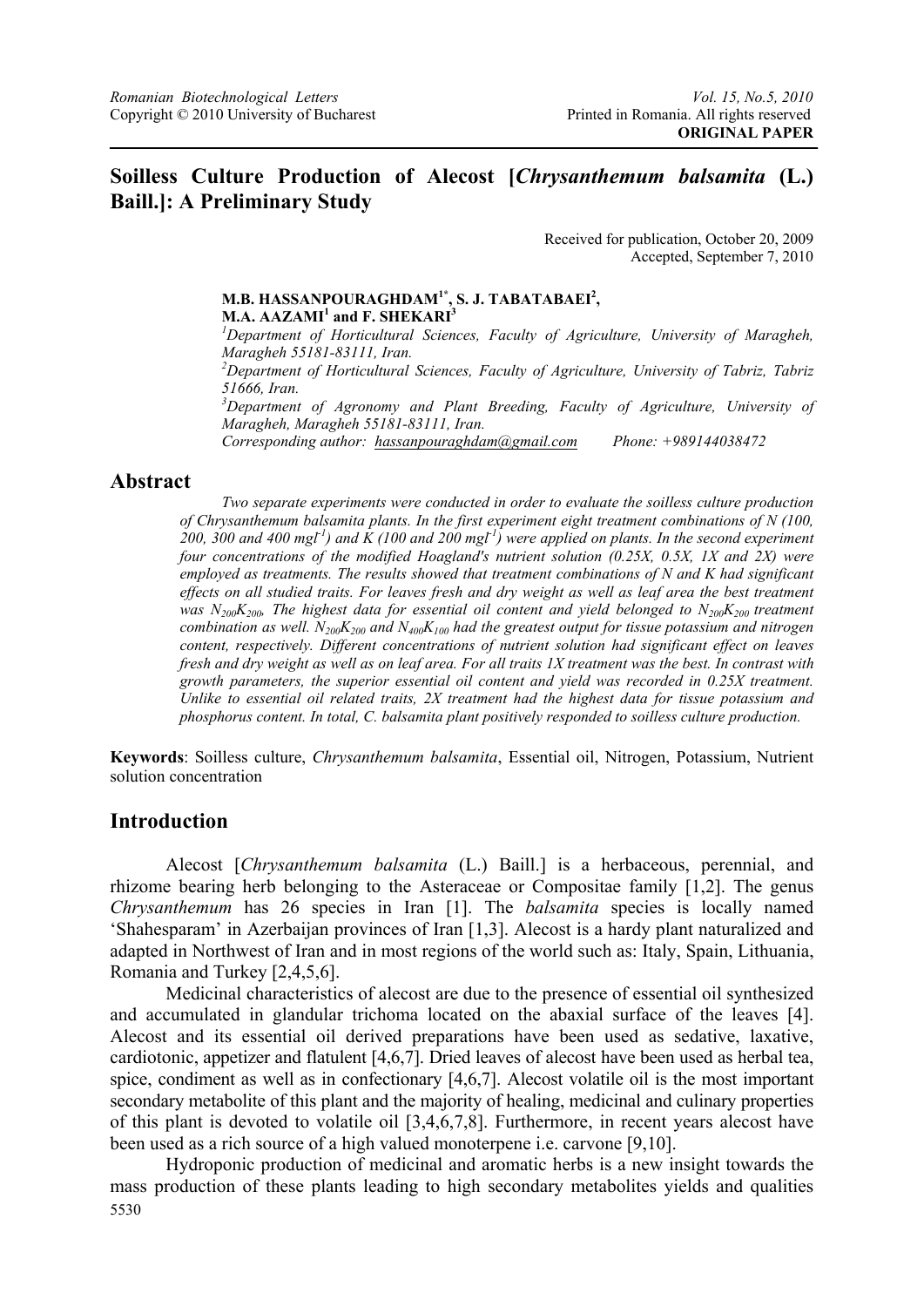[9,10,11]. Soilless culture production of plants especially medicinal herbs has many valuable advantages such as: high yields, cleaner production, year-long cultivation, and production of drugs with minimum herbicide and pesticide residues [12,13]. Suitable and adequate supply of water, air, and nutrient elements, thereafter increase in absorptive and metabolic potential of roots and subsequently higher production of aerial and underground parts are the main advantages of this production systems compared with field grown counterparts [3,12,14,15]. In a series of experiments on the assessment of growth and cultural requirements of alecost, we tried to evaluate the basic nutritional needs of alecost in hydroponic system. To the best of our knowledge there is no previous report on the soilless culture production of alecost.

The aim of the present report was to evaluate for the first time the effects of different levels of N & K and different concentrations of nutrient solution on the growth and essential oil content and yield of alecost.

# **Material and Methods**

This experiment was carried out at Research Greenhouse of Horticultural Sciences Department at the University of Tabriz, Iran. Propagation materials were rhizome cuttings supplied from an established alecost field near Tabriz in Northwest Iran.

### **Growing conditions**

The greenhouse used in these experiments was an one-layer polyethylene covered greenhouse with ambient temperature, light and relative humidity of  $15{\text -}30^0\text{C}$ , ~400 $\mu$ molm<sup>-2</sup>s<sup>-1</sup> and 40-50% respectively. Rhizome cuttings (10cm length×1cm width) were prepared, rinsed with tap water, disinfected with Benomyl and immediately planted in pots containing medium sized perlite and vermiculite (8:2 volume: volume).

#### **First experiment**

In this experiment four concentrations of N (100, 200, 300 and 400 mgL-1) and two concentrations of K (100 and 200 mgL $^{-1}$ ) based on the modified Hoagland's nutrient solution were applied on plants. Experimental design was factorial, based on RCBD with three replications and 8 treatment combinations.

#### **Second experiment**

In this experiment four concentrations of the modified Hoagland's nutrient solution (0.25X, 0.5X, 1X and 2X) were used as treatments. Experimental design was randomized complete block with 6 replications.

#### **Measurements**

**Leaf area:** Leaf area  $(cm<sup>2</sup>)$  of plants were measured at the end of the growing season, i.e. button stage of flowers in last week of September, by leaf area meter (Li-Cor, Model Li-1300, USA) and also the fresh weight of leaves was recorded. Dry weight of leaves was evaluated after drying of leaves in an air-forced oven at  $70^{\circ}$ C for 72 hrs until constant weight.

**Essential oil content and yield:** Volatile oil content of plants was measured through 120 min hydro-distillation of 50 grams of air-dried aerial parts of plants by Clevenger-type apparatus, according to the European pharmacopoeia. Essential oil yield was evaluated by the multiplication of essential oil content to the related dry weight of plants and reported as mlm-2 .

**Nutrients content:** Nitrogen content (mgg<sup>-1</sup>) of plants was measured according to the Kjeldahl method. Phosphorus and potassium content were assessed by colorimetric (Vanadate-Molybdate) and flame photometric (CORNING, Series 410, France) methods respectively.

#### **Data analysis**

All data were subjected to variance analysis by SAS 8.02 software. Mean comparisons were carried out by Duncan's multiple range test at  $P \le 0.05$  and  $P \le 0.01$  levels.

Romanian Biotechnological Letters, Vol. 15, No. 4, 201 5531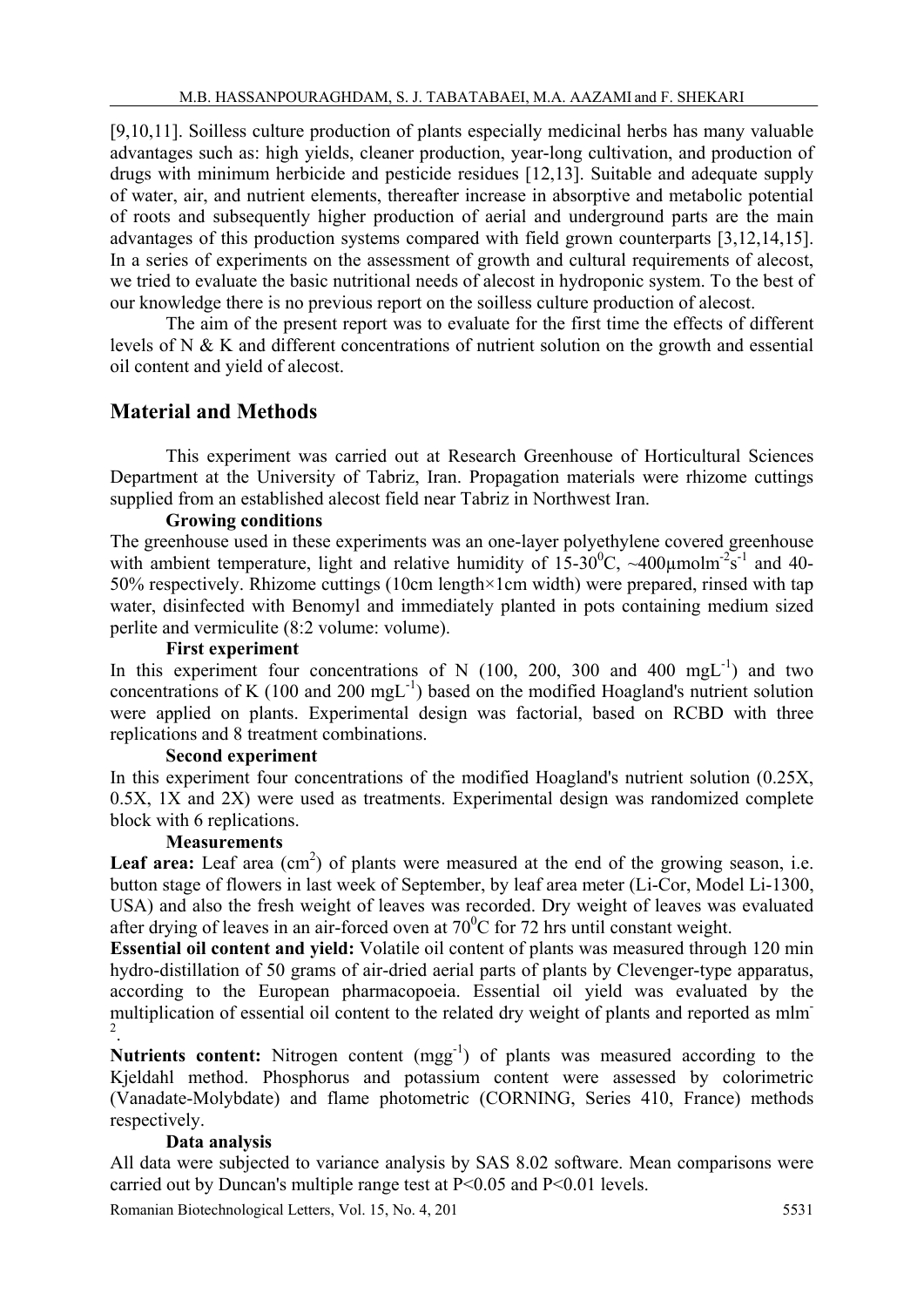#### **Results and Discussion**

Treatment combinations of N and K statistically (P<0.05) influenced leaves fresh and dry weight of alecost (Table 1).

**Table 1.** Effects of treatment combinations of nitrogen and potassium on leaf area and leaf fresh and dry weight of alecost**.** 

| <b>Treatment</b><br>combinations | Leaf area $(cm2)$ | Leaf fresh weight $(g)$ | Leaf dry weight $(g)$ |
|----------------------------------|-------------------|-------------------------|-----------------------|
| $N_{100}K_{100}$                 | 14597 a           | 598.5 ab                | 90.7 ab               |
| $N_{200}K_{100}$                 | 14324 ab          | 577.8 abc               | 85.6 abc              |
| $N_{300}K_{100}$                 | 11903c            | 516.8 cd                | 79.3 bc               |
| $N_{400}K_{100}$                 | 11580c            | 470.3 d                 | 72.0c                 |
| $N_{100}K_{200}$                 | 12198c            | 503.0 cd                | 76.3 c                |
| $N_{200}K_{200}$                 | 14437 a           | 635.1a                  | 97.6 a                |
| $N_{300}K_{200}$                 | 13190 abc         | 557.7 abc               | 84.0 bc               |
| $N_{400}K_{200}$                 | 12499 bc          | 531.9 bcd               | 84.3 bc               |

 Different letters within columns show significant difference between treatments based on Duncan's multiple range test at P<0.05

The highest data for these traits belonged to  $N_{200}K_{200}$  treatment combination. Jeliazkova *et al* [16] reported that N and K fertilization increased seed and whole plant yield of fennel. Singh *et al* [17] noted that NPK fertilization positively influenced leaves fresh and dry weight of ocimum plants. It seems that balanced applications of nutrient elements, especially macronutrients like N and K, improves harmonized above and underground development of plants parts, which in turn leads to the increased production of medicinally important organs, i.e. leaves. Furthermore, Dorais *et al* [13] reported the promoting effects of controlled and balanced application of N and K on gentian, valerian, dandelion and wormwood plants. Leaf area of plants was significantly  $(P<0.05)$  influenced by N and K treatment combinations and  $N_{200}K_{200}$  treatment resulted in the highest leaf area. It is likely that optimum ratios of N and K increases the distribution of photo-assimilates toward the above ground parts of plants and the result of this phenomenon would be an increased above ground parts biomass as well as leaf area.

Treatment combinations of N and K influenced nitrogen and potassium content of plants (Figure 1).



Treatment combination

**Figure 1**. Effects of treatment combinations of nitrogen and potassium on N & K content of alecost. Different letters on bars show significant difference between treatments based on Duncan's multiple range test at P<0.05.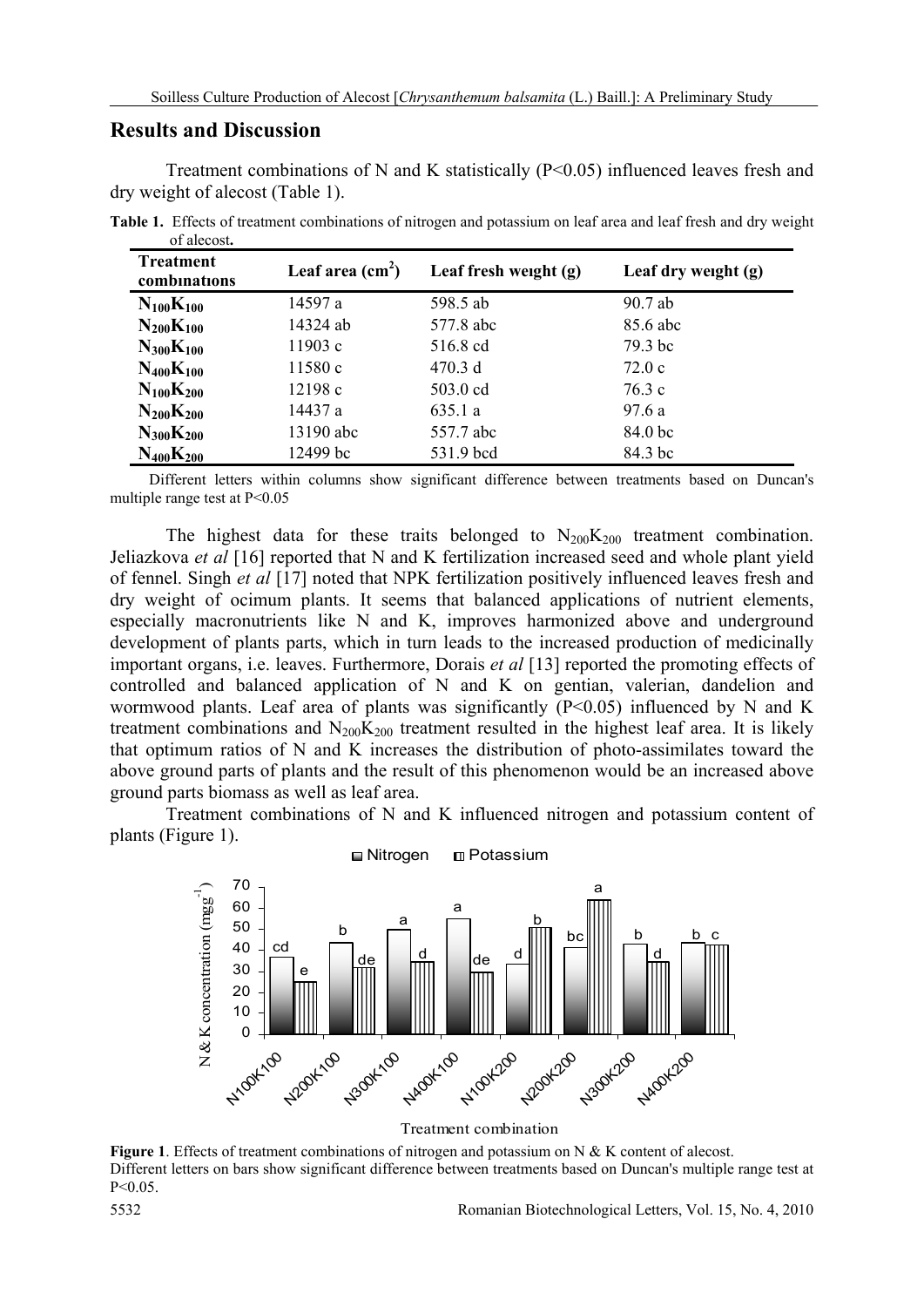In contrast with growth characteristics, the highest tissue N content belonged to  $N_{300}K_{100}$  and  $N_{400}K_{100}$  treatments. This inconsistency between growth characteristics and tissue N content shows that the increased growth in  $N_{200}K_{200}$  treatment caused the nitrogen dilution in plant tissues and thereafter reduced tissue N content [18]. Similar results have been reported by Singh and Singh [19]. For potassium content of plant tissue, the best treatment was  $N_{200}K_{200}$ . This trend shows that along with growth characteristics, maximum absorption and assimilation of K within plant needs the equal and balanced ratios of N and K.

Different concentrations of nutrient solution had significant effects on fresh and dry weight of leaves (P<0.01) and leaf area (P<0.05) (Table 2). In all three traits, the highest data were recorded in 1X treatment; the 2X treatment or treatments with the highest concentration of nutrient solution had the lowest data for all traits.

**Table 2**. Effects of different concentrations of nutrient solution on leaf fresh and dry weight and leaf area of alecost.

| <b>Treatments</b> | Leaf fresh weight (g) | Leaf dry weight (g) | Leaf area $(cm2)$ |
|-------------------|-----------------------|---------------------|-------------------|
| 0.25X             | 365.1b                | 58.5b               | 9582 a            |
| 0.5X              | 410.0a                | 59.2ab              | 9767 a            |
| 1X                | 421.6a                | 61.3a               | 10235a            |
| 2X                | 378.8b                | 55.2c               | 8707 b            |
| <b>ANOVA</b>      | **                    | **                  | $\ast$            |

Mean separation within columns based on Duncan's multiple range test.

\* and \*\* Significant at P<0.05 and P<0.01 respectively.

It seems that standard or 1X concentration of nutrient solution increases the growth characteristics of plants by balanced availability and allotment of nutrient elements in the growing media and hence increased absorptive ability of plant root system and subsequently promoted the plant growth.

Different concentrations of nutrient solution statistically  $(P<0.01)$  influenced N, P and K content of plants (Figure 2).



Phosphorus **III** Nitrogen **Z** Potassium

Nutrient solution concentration

**Figure 2.** Effects of different concentrations of nutrient solution on N, K and P content of alecost. Different letters on bars show significant difference between treatments based on Duncan's multiple range test at P<0.05

The highest tissue N content belonged to the 0.5X, 1X and 2X concentrations. This trend indicates that increase of N content in the nutrient solution is not invariably accompanied by a corresponding tissue N content. 2X treatment had the highest tissue P and

Romanian Biotechnological Letters, Vol. 15, No. 4, 201 5533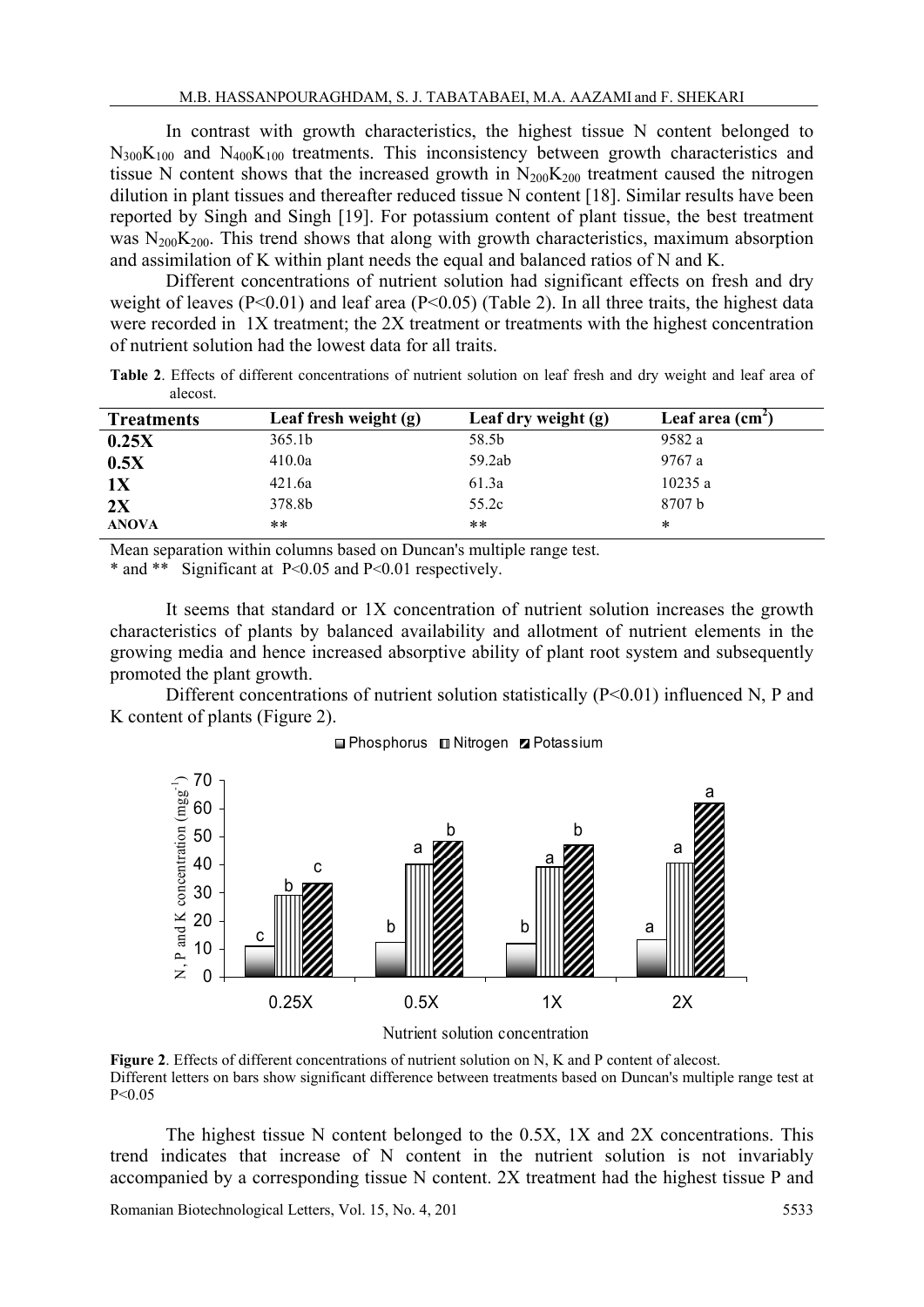K content. Increase in tissue P and K content with promoting of nutrient solution concentration is completely reasonable. Udagawa [15] reported that increase in nutrient solution concentration accompanied increase in K and P content of dill and thyme plants. It is noteworthy that for both P and K, the lowest concentration of nutrient solution i.e. 0.25X had these nutrients sufficiency and no deficiency symptoms were observed.

N and K treatment combinations affected essential oil content and yield of costmary (Figure 3).



Treatment combinations

**Figure 3.** Effects of treatment combinations of nitrogen and potassium on essential oil content and yield of alecost. Different letters show significant difference between treatments based on Duncan's multiple range test at P<0.05

The highest data for these traits belonged to the  $N_{200}K_{200}$ . This result shows that for enhancing of volatile oil production in alecost, precise and balanced application of these macronutrients is essential. Munsi [20] reported similar nutrient balance for N and P in Japanese mint production. Abdallah *et al* [21] reported that N and K fertilization increased seed yield and essential oil content and yield of fennel. As mentioned earlier (Table 1),  $N_{200}K_{200}$  treatment had the highest leaf dry weight and area. Therefore, it seems that optimum concentrations of N and K affect essential oil content and yield by promoting leaf biomass and area as well as increasing of plant ability for utilization of nutrient solutions in hydroponics systems.

Different concentration of nutrient solution meaningfully (P<0.05) influenced alecost essential oil content and yield. The highest essential oil content belonged to 0.25X treatment (Figure 4).



5534 Romanian Biotechnological Letters, Vol. 15, No. 4, 2010 **Figure 4**. Effects of different concentrations of nutrient solution on essential oil content and yield of alecost Different letters show significant difference between treatments based on Duncan's multiple range test at P<0.05.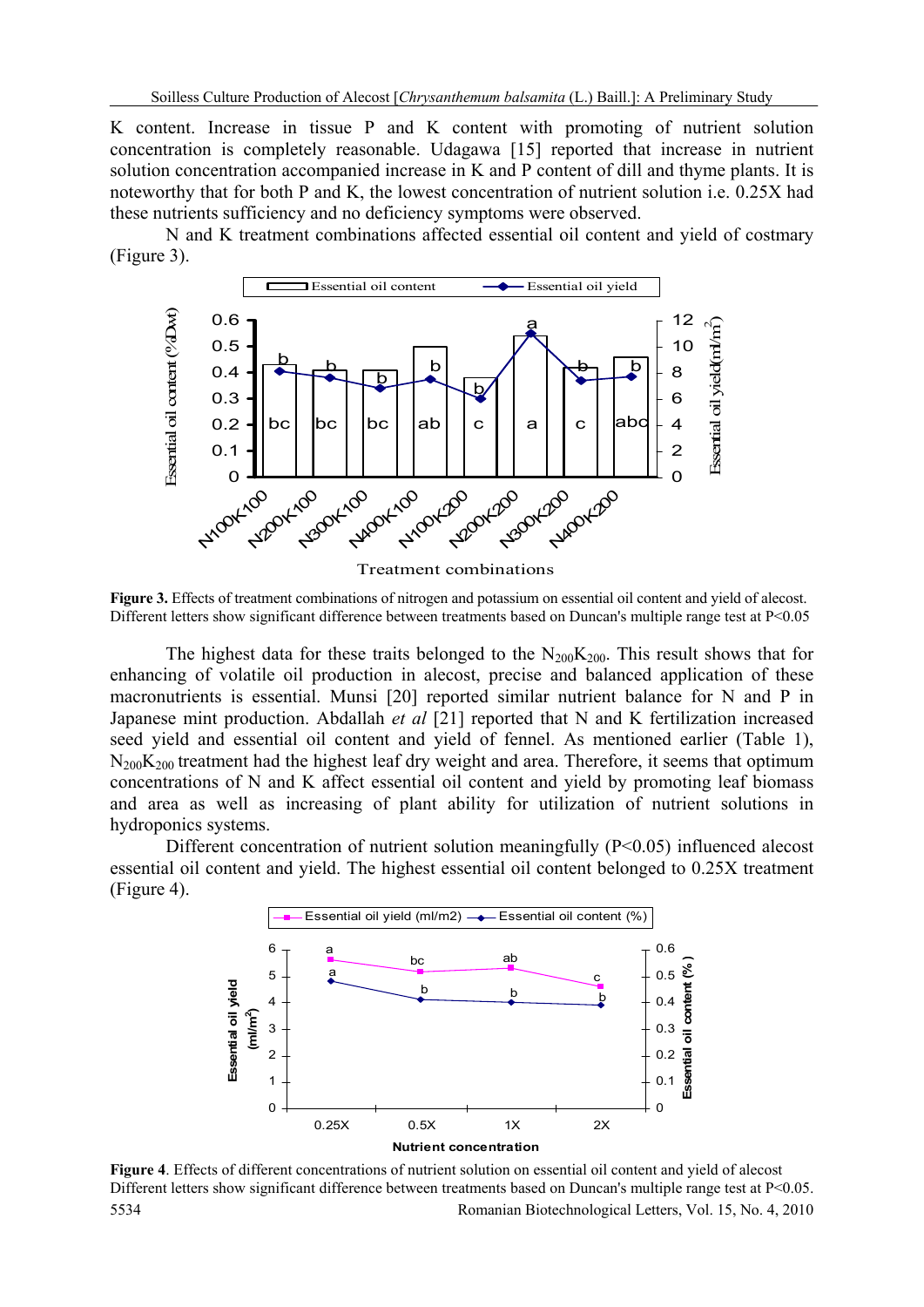There was no significant difference between other treatments. The highest essential oil yield was recorded in 0.25X and 1X treatments. Along with growth parameters, 2X treatment had the lowest essential oil content and yield as well. The results related to the essential oil content and yield implies that alecost has the potential capability of essential oil biosynthesis and accumulation under low nutrient solutions concentrations. Suh *et al* [14] reported that the highest essential oil content and yield of different ocimum varieties related to the low concentrations of nutrient solution. Udagawa [15] noted that the lowest concentration of nutrient solution had the elevated essential oil content in dill plants. It seems that under low nutrient solution concentrations, increased absorptive capacity of roots leads to the intensified metabolic and biochemical activities of plant and resulted in an increase of essential oil production.

#### **Conclusion**

In general, the results obtained from the present experiment showed that accurate and balanced ratios of N and K as well as appropriate concentrations of nutrient solution had encouraging effects on growth parameters and essential oil content and yield of alecost. Finally, it seems that successful hydroponics production of this high-value medicinal plant could be a promising message for pharmaceutical and food industries on meeting their high demands for alecost raw material.

## **References**

- 1. V. MOZAFFARIAN, *A dictionary of Iranian plant names*, (Persian). Farhang Moaser Publishing Company, Iran, 2004, pp. 534-535.
- 2. K. JAIMAND, M.B. REZAEE, Chemical constituents of essential oils from *Tanacetum balsamita* L. ssp. *balsamitoides* (Schultz-Bip.) Grierson. from Iran*, J. Essent. Oil Res*., 17, 565-566 (2005).
- 3. M.B. HASSANPOURAGHAM, S.J. TABATABAIE, H. NAZEMIYEH, A. AFLATUNI, N and K nutrition levels affect growth and essential oil content of costmary (*Tanacetum balsamita* L.)*, J. Food Agr. Environ*., 6, 150-154 (2008).
- 4. E. BYLAITE, R. VENSCUTONIS, J.P. ROOZEN, M.A. POSTHUMUS, Composition of essential oil of costmary [*Balsamita major (*L.) desf*.*] at different growth phases*, J. Agr. Food Chem*., 48, 2409-2414 (2000).
- 5. K. HUSNU CAN BASHER, B. DEMIRCI, N. TABANKA, T. OZEK, N. GOREN, Composition of the essential oils of *Tanacetum armenum* (DC.) Schultz Bip., *T. balsamita* L*., T. chiliophyllum* (Fisch. & Mey.) Schultz Bip. var*. chiliophyllum* and *T. haradjani* (Rech. fil.) Grierson and the enantiomeric distribution of camphor and carvone*, Flavour Frag. J*., 3, 195-200 (2001).
- 6. S. GALLORI, G. FLAMINI, A.R. BILIA, I. MORELLI, A. LANDINI, F.F. VINCIERI, Chemical composition of some traditional herbal drug preparations: Essential oil and aromatic water of costmary (*Balsamita suaveolens* Pers*.*)*, J. Agr. Food Chem*., 49, 5907-5910 (2001).
- 7. M.J. PEREZ-ALONSO, A. VELASCO-NEGUREUELA, A. BURZACO, *Tanacetum balsamita* L.: A medicinal plant from Guadalajara (Spain)*, Acta Hort*., 306, 188-193 (1992).
- 8. A. ZARGHARI, *Medicinal plants*, (Persian). Tehran University Publication, Iran, 1996, pp. 183-186.
- 9. M.B. HASSANPOURAGHAM, S.J. TABATABAIE, H. NAZEMIYEH, L. VOJODI, M.A. AAZAMI. Essential oil composition of hydroponically grown *Chrysanthemum balsamita L.,.J. Essent. Oil-Bear. Plants*, 11, 649-654 (2008).
- 10. M.B. HASSANPOURAGHAM, Flowerheads volatile oil composition of soilless culture grown *Chrysanthemum balsamita* L.*, Nat. Prod. Res*., 23, 672-677 (2009).
- 11. S.K. MAIRAPETYAN, Aromatic plant culture in open-air hydroponics*, Acta Hort*., 503, 33-42 (1999).
- 12. A.E. MANUKYAN, H.T. HEUBERGER, W.H. SCHNITZLER, Yield and quality of some herbs of the Lamiaceae family under soilless greenhouse production*, J. Appl. Bot. Food Qual*, 78, 193-199 (2004).
- 13. M. DORAIS, A.P. PAPADOPOULOS, X. LUO, S. LEONHART, A. GOSSELIN, K. PEDNEAULT, P. ANGERS, L. GAUDREAU, Soilless greenhouse production of medicinal plants in north eastern Canada*, Acta Hort*., 554, 297-304 (2001).